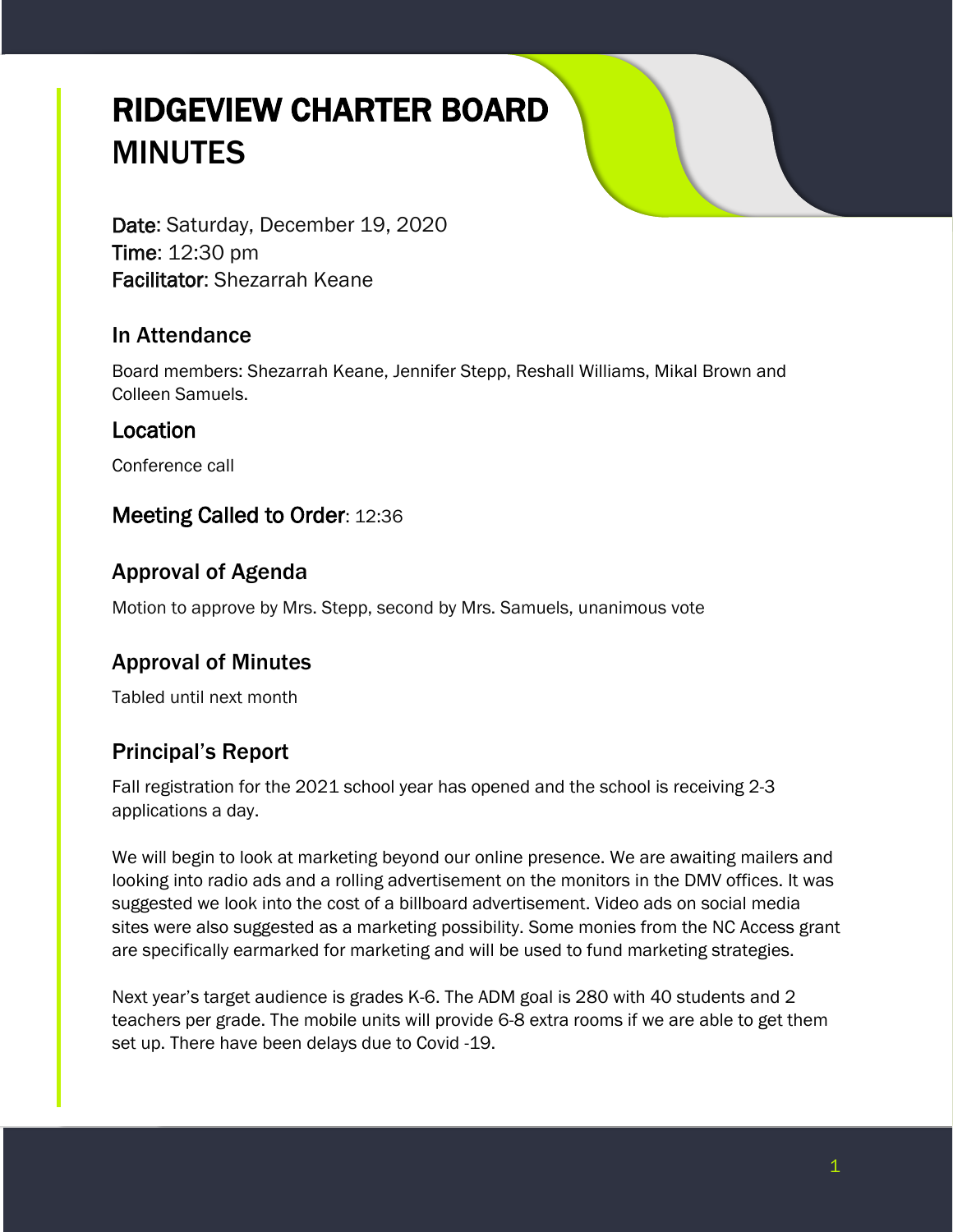There will be an academics presentation in the upcoming months. Testing is complete but the data needs to be evaluated and formulated into a report. Internet issues caused some delays.

There will be a Professional Development Day before Christmas break and again before students return in January. Staff will prepare for and implement Project Intervention. This will be a level 3 target intervention. Teachers will analyze i-Station reading data to determine deficiencies. Groups and strategies for growth will be created based on the data. Students not working with staff will be working online. PE and Language teachers do not have class during the morning and will begin working with struggling readers from 9:00-10:00. A substitute teacher will come in 4 days a week to help with  $1<sup>st</sup>$  and  $2<sup>nd</sup>$  graders who are struggling in reading. After 6 weeks staff will consider progress to determine if any students should be referred to the EC teacher for further evaluation.

Staff will begin to send pamphlets home containing successful educational tips and information. Parents will be encouraged to read these with their children.

The current lease of the building is coming to an end and Mrs. Williams requested that the board meet with Bishop Mccullough to negotiate a new lease for the term of 2 years.

At this time, we have 1 staff member with a confirmed case of Covid-19. The school contacted the health department and notified all our families. One staff member voluntarily quarantined after travel and 6 students quarantined due to travel. The school continues to be diligent in following safety protocols.

Governor Cooper may extend Christmas break. We have discussed options for educating our students in case schools are forced to shut down again.

#### Presidents Report

Students were blessed by generous donors before the holidays. The church donated coats for the students. The Gastonia police department donated toys, clothes, and groceries through the Shop with a Cop program.

Financial report: The budget analysis is showing improvement. Some grant money is on hold until the next calendar year. We are awaiting reimbursements from NC Access grant. District monies have not posted yet. The first food reimbursement has been submitted and those monies should begin coming in soon. An equipment assistance grant was submitted.